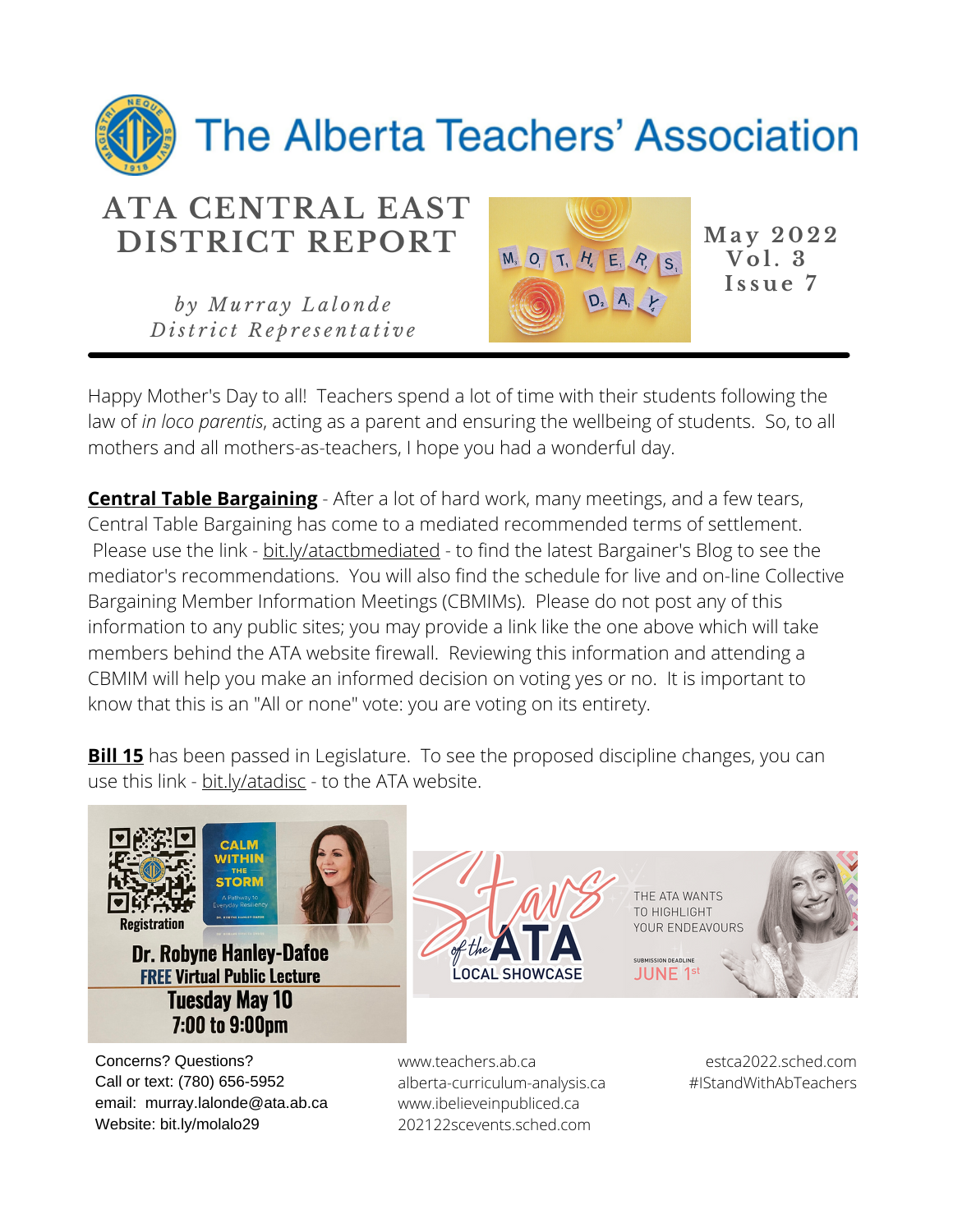**ARA 2022 -** The ATA's Annual Representative Assembly (ARA) 2022 is planned for an inperson event in Calgary on the May long-weekend. The Steering Committee has been busy planning for a busy and safe event at the Calgary Hyatt Regency. Your local's ARA delegates have been busy reading and commenting on proposed resolutions and deserve a huge round of applause. While it is planned as an in-person event, the pandemic is not over and may have us resort to a virtual ARA. In person, delegates will need to wear a mask while in the conference room. An N-95 mask will be provided, but delegates are welcome to bring and wear their own masks.

For new delegates (and ARA veterans who would like to "brush up" on their knowledge), please note the following presentations:

- 1. Purpose of the Annual Representative Assembly—Monday, 2022 04 25, 7:00–8:30 pm.
- 2. Rules of Order and Procedure—Monday, 2022 05 09 from 7:00–8:30 pm.
- 3. Budget/Finance 101—Monday, 2022 05 16, again from 7:00-8:30 pm.

**New Website!!! -** Progress continues with the ATA web refresh, with an initial roll out (beta version) on track for June 1 and fully updated for September 1!